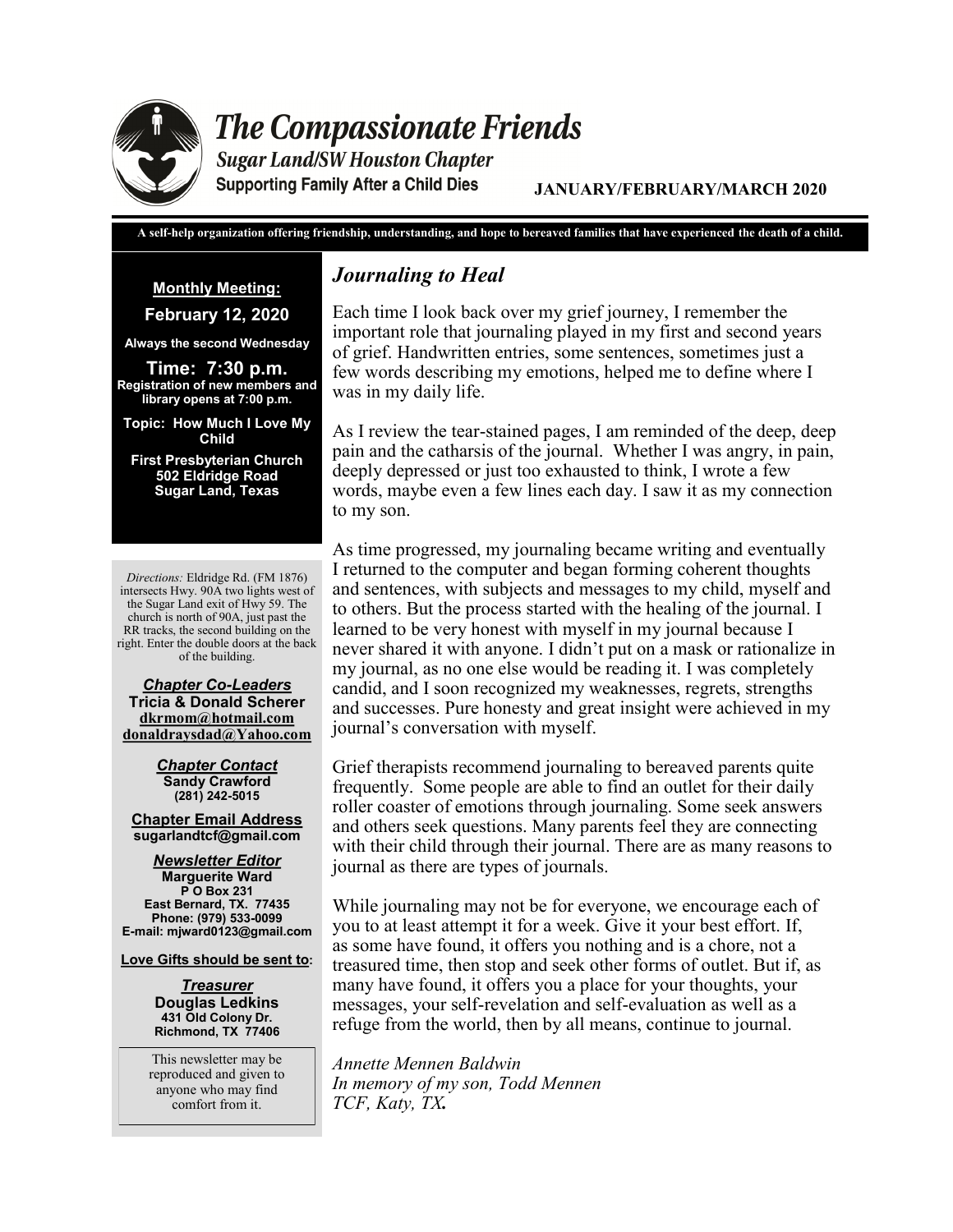#### **Welcome**

We extend a warm welcome to those who attended their first TCF meeting or received their first newsletter last month. We deeply regret the circumstances that brought you to our TCF Chapter.

The Compassionate Friends is a mutual assistance, not for profit, self-help organization that offers support and understanding to families who have experienced the death of a child. You are cordially invited to attend our monthly meeting (always the second Wednesday of the month).

Meetings are open to everyone and free of charge. The purpose of our support group is not to focus on the cause of the death or the age of the child. It is instead a place to focus on being a bereaved parent, along with feelings and issues that evolve around the death experience of a child. You are free to talk, cry or sit in silence, we respect the individuality of mourning. Comments shared in the meetings remain confidential.

#### **To Our New Members**

Coming to your first meeting is the hardest thing to do. But, you have nothing to lose and much to gain. Try not to judge your first meeting as to whether or not TCF will work for you. It may be the second or third meeting before you find the right person—or just the right words spoken that will help you in your grief work.

#### **To Our Old Members**

We need your encouragement and support. You are the string that ties our group together and the glue that makes it stick. Each meeting we have new parents. Think back—what would it have been like for you if there had not been any "oldies" to welcome you, share your grief and encourage you? It was from them you heard, "Your pain will not always be this bad; it really does get softer."

Lovingly Lifted from TCF –Tyler Texas Newsletter

**"The few certainties in our existences are pain, death and bereavement."** 

**[—Jane Wilson](https://en.wikipedia.org/wiki/Jane_Wilson-Howarth)-Howarth**

#### **With Compassionate Friends You Need Not Walk Alone**

**Telephone a Friend…..** If you need someone to talk to and can't find a TCF meeting to go to, please call one of our volunteers below. They are a little farther down the road in their grief journey and would be glad to talk to you.

| <b>Child Loss - (Tricia)</b>        | 832-541-4959 |
|-------------------------------------|--------------|
| <b>Child Loss - (Marguerite)</b>    | 979-533-0099 |
| <b>Child Loss - (Sandy)</b>         | 281-242-5015 |
| <b>Support for Fathers - (Doug)</b> | 713-515-9906 |
| <b>Murdered Child/</b>              |              |
| <b>Sudden Death - (Michelle)</b>    | 832-603-7112 |

**TCF—Katy Chapter** meets 2nd Tuesday of each month 7:00 p.m. **Website**: https://www.compassionatefriends.org/ chapter/tcf-katy-tx-chapter/

**TCF of Houston Inner Loop Chapter** meets 3rd Tuesday of each month at 7:00 pm (Newly bereaved meeting at 6:30) **Website:** http://www.orgsites.com/tx/ tcfhoustoninnerloop/index.html

\*\*To locate a TCF Chapter located in your area with monthly meetings please go to the national TCF website at—https://www.compassionatefriends.

#### **Next Event Dates**

**February 12, 2020 - How Much Do I Love My Child.**

**March 11, 2020—To Be Decided**

*National Headquarters*

**P.O. Box 3696 Oak Brook, IL 60522-3696 Phone: toll free (877) 969-0010 Fax: (630) 990-0246 E-mail: Nationaloffice@compassionatefriends.org**

> *National Website:*  **www.compassionatefriends.org**

> > *Chapter Webmaster* **Tricia Scherer**

*Sugar Land-SW Chapter Website:* **www.sugarlandtcf.org**

*Regional Coordinator Henrik and Ghislaine Thomsen 713-557-6637 thomsen.tcfkaty@gmail.com*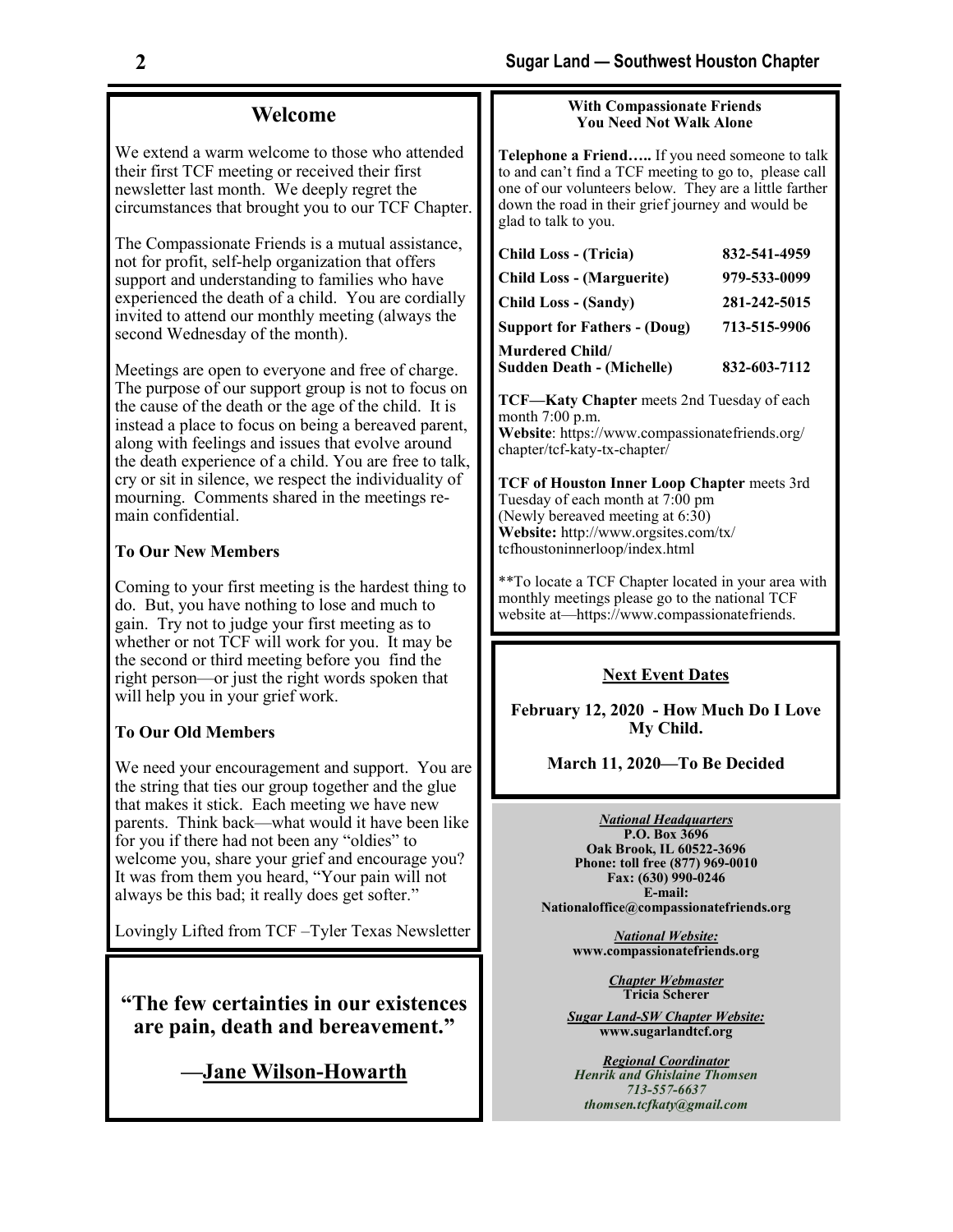| <b>LOVE SHARES</b>                                                 |                 |  |  |  |  |
|--------------------------------------------------------------------|-----------------|--|--|--|--|
| In Memory of                                                       | <b>Given by</b> |  |  |  |  |
|                                                                    |                 |  |  |  |  |
| Personal Information Deleted<br>For Internet version of Newsletter |                 |  |  |  |  |
|                                                                    |                 |  |  |  |  |

Consider giving a Love Share in your child's memory. Help us continue our mission to help grieving parents. All Love Shares are tax deductible and can be sent to our Chapter Treasurer:

> **Douglas Ledkins, 431 Old Colony Dr. Richmond, TX 77406 (713) 515-9906 Doug\_Ledkins@whitetucker.com**

*"We bereaved are not alone. We belong to the largest company in all the world — the company of those who have known suffering." —[Helen Keller](https://en.wikipedia.org/wiki/Helen_Keller)*

#### **Button Making Machine**

A button making machine has been given to our chapter in loving memory of Brandi Ward. It is available for anyone who wishes to have a picture button made of their child. If you would like to have a button made, please contact Marguerite Ward at 979-533-0099 or by email at mjward0123@gmail.com

**The mission of the Compassionate Friends is to assist families toward the positive resolution of grief following the death of a child of any age and to provide information to help others be supportive. We are grateful for the faithfulness of parents, grandparents and friends who remember beloved children with love gifts. Our chapter is operated entirely by volunteers dedicated to furthering the work of TCF.** 

**Your voluntary tax deductible donations honor your loved one(s) in a meaningful way by enabling us to offer resources, such as this newsletter, books, brochures and special programs to bereaved families in our area. 100% of the funds are used for this outreach. Donations, along with the name of the person being honored may be sent to our chapter's treasurer. If you have any questions, please contact our chapter treasurer:** 

> **Douglas Ledkins, 431 Old Colony Dr. Richmond, TX 77406 (713) 515-9906 Doug\_Ledkins@whitetucker.com**

## **TCF ONLINE SUPPORT**

The Compassionate Friends offers "virtual chapters" through an Online Support Community (live chats). This program was established to encourage connecting and sharing among parents, grandparents, and siblings (over the age of 18) grieving the death of a child. The rooms supply support, encouragement, and friendship. The friendly atmosphere encourages conversation among friends; friends who understand the emotions you're experiencing. There are general bereavement sessions as well as more specific sessions.

### **PRIVATE TCF FACEBOOK GROUPS**

The Compassionate Friends offers a variety of private Facebook Groups. These pages are moderated by bereaved parents, siblings, or grandparents, and may not be accessed unless a request to join is approved by a moderator. Please click on the link next to the group you wish to join and answer the screening questions so we can confirm your request. If you are waiting approval, please message one of the administrators. Join requests to our Facebook groups must be requested personally, therefore when you wish to share the group with someone please pass along the link to the group.

**These groups can be found on the National TCF website at https:// www.compassionatefriends.org/findsupport/online-communities/**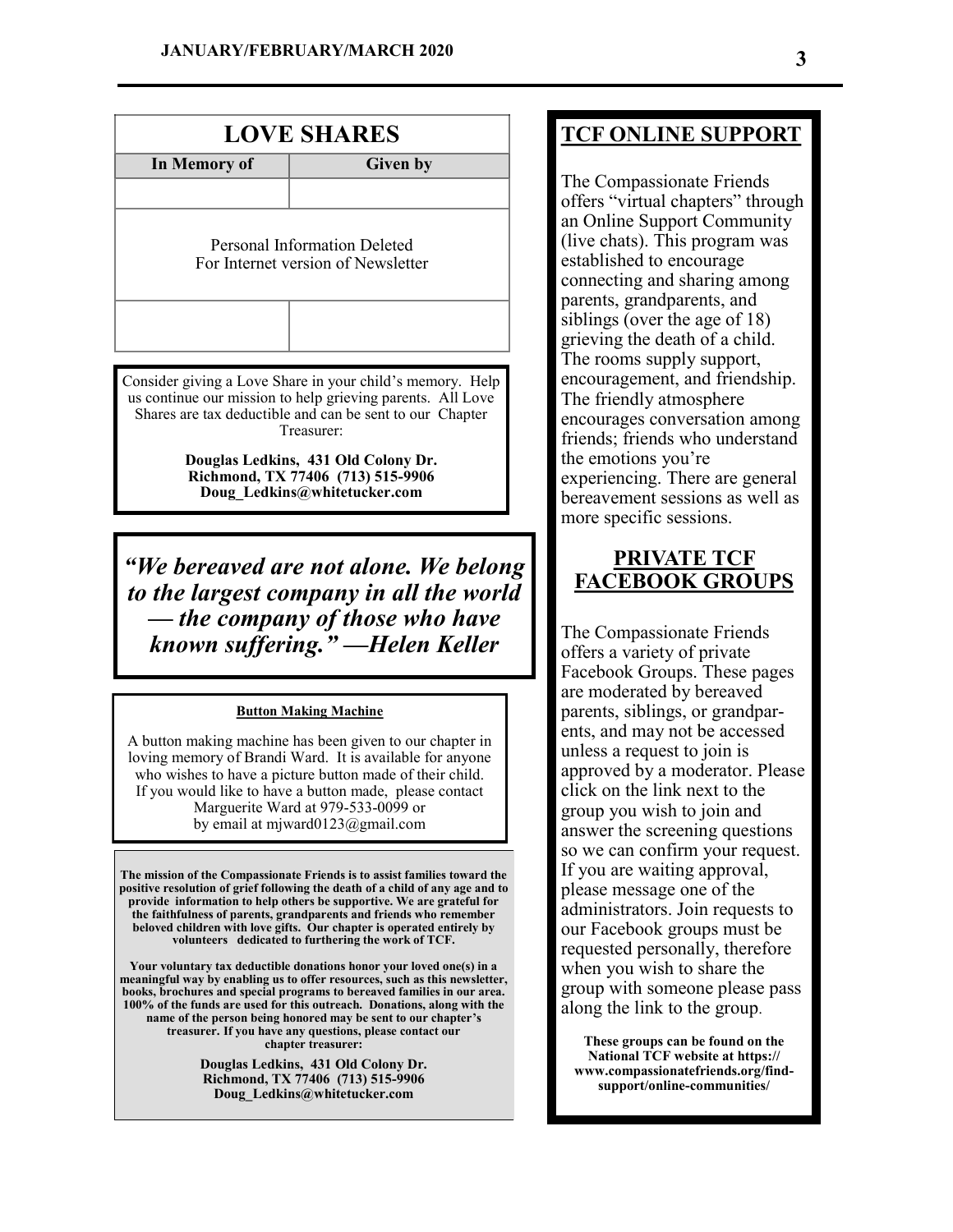### **Another Holiday . . Valentine's Day.. looms near**

Valentine's Day certainly isn't one of our most significant holidays, nor is it a religious holiday as it was centuries ago celebrating St. Valentine. Some would even argue that the day has been increasingly commercialized by Hallmark, florists and candy companies for mere sales. Nevertheless, it is still a day I have always acknowledged and celebrated with decorations, cards, gifts (not to mention chocolate!) and recognition of those in my life who I love dearly.

So, like all of you, I am mourning the loss of my greatest lifetime love and ultimate Valentine, my child. And as I continue this ever-morphing journey of grief, I am thinking of how I can honor my son not only on this Valentine's Day but for the rest of my life. My son's life was worth living and because he is no longer here to live it himself, I have to do it for him. That is now my role as his mother.

So, what work can I do to ease my grief and allow this Valentine's Day to be marked with more joy than sadness, unlike previous Valentine's days? How can I move above the grief to honor him? I DO have control over whether this burden gets any lighter.

I read a blog the other day by Melanie DeSimone, another grieving mother, that really resonated with me. She outlines five thought processes we can adopt to do the hard work that grief requires. I've then elaborated with my 'take' on them.

"Longing for the past all the time only brings sorrow."

We can't turn back time. We will rob ourselves of happiness if we focus on heartache we can't undo. Although my mind often takes me to the past, to regrets, to "what ifs" . . . going into year three I try to purposely remove myself from those thoughts whenever possible. At the least, I don't allow myself as much time as I used to in the wallowing.

"Daily choices add up." When I practice small actions each day such as making a phone call, writing a card, reaching out, journaling, getting with friends or attending something joyous, I build confidence that I can do the bigger things in future days. According to DeSimone, "I strengthen my "can do" muscle every time I use it."

"Doubt doesn't disappear."

Suffering and circumstance have a way of pushing the boundaries of our beliefs. Facing my doubt forces me to explore the edges of my faith. If we knew absolutely what life will hold in the future, we would probably react in fear rather than in hope. Tragedy can definitely

choke up our faith and enforce our disbelief if we allow it. I choose to believe I will be reunited with my son one day.

"My mental diet matters more than I might think."

What I feed my mind has a huge impact on my outlook. If I focus on sadness, tragedy, hateful speech and media that feeds my fears and despair, then those feelings grow stronger. If I instead focus on hopeful stories, good conversation, faithful friends and inspiring reading, I feed the part of my heart that helps me hold onto peace, joy and hope.

"I need a space where I can be completely honest about what this journey is like."

Bereaved parents' groups, blogs, Facebook pages, etc. have been an important component of my continued healing. Leaning into others on this shared path is comforting, reassuring, and understood. But I have to be attentive to how much time I spend reading and listening to other parents' stories if I notice that I'm soaking up too much pain and not enough solace.

So, this year unlike previous years, rather than approach Valentine's Day with heartache, devastation and grief, I am determined to approach with gratitude and practice these five suggestions. In addition to being grateful for my husband and friends (and yes my little doggie) who love me and who I love as well, I am grateful for the life and love that was Dylan.

*Dylan's Mom, Allyson Edward*

## **The Long Forever**

You left us so quickly; there were no goodbyes. How long this forever, your death and our lives.

The sadness, the anger, the loneliness of three, preferring four always, how small, this new we.

Genesse Bourdeau Gentry From *Stars in the Deepest Night–After the Death of a Child*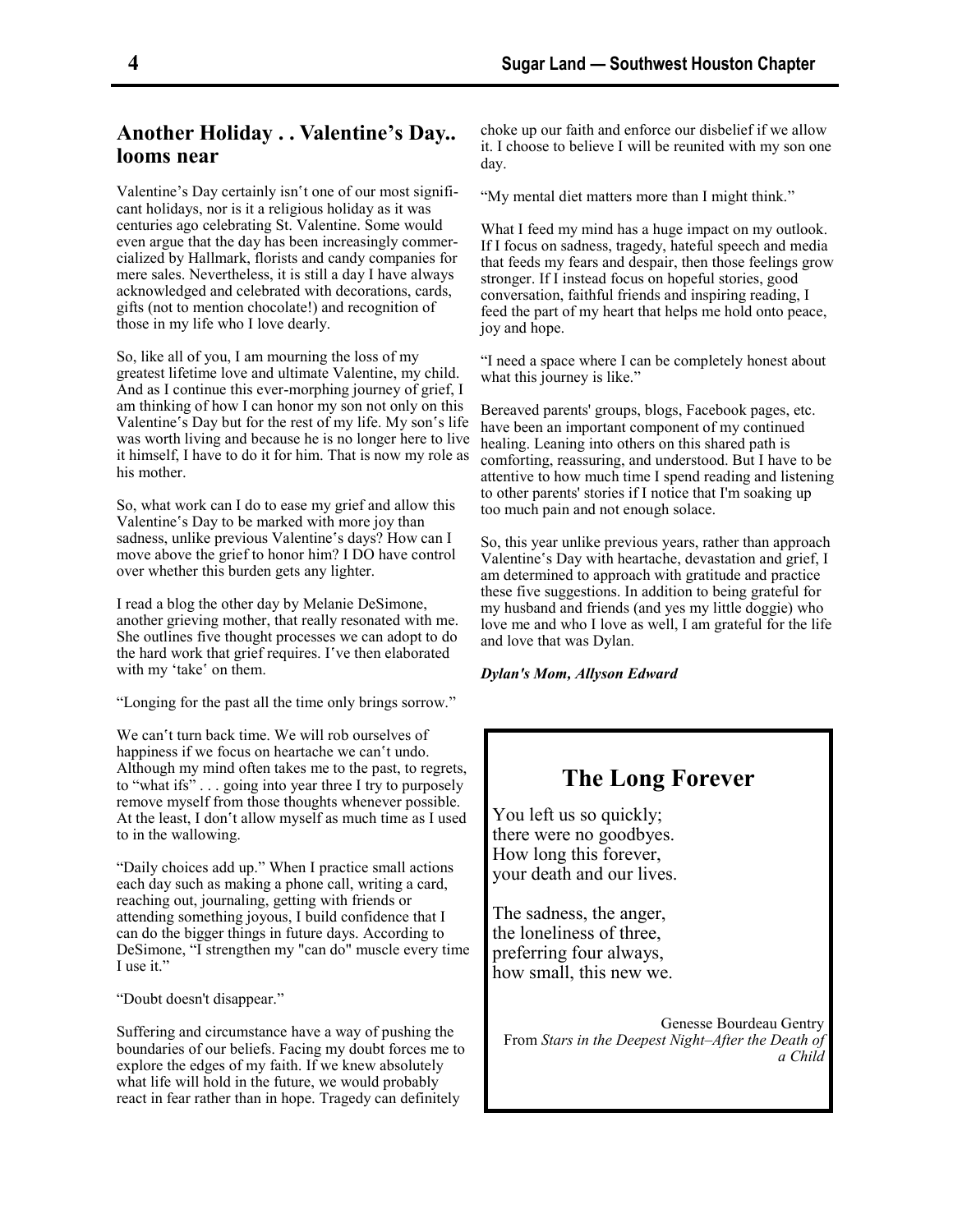#### **EVEN IN THE DARKNESS THERE IS LIGHT**

Posted April 4, 2017 on The Compassionate Friends Facebook Blog Page

When your child died, you were thrown into the dark night of the soul. You can hide in fear and despair or you can make friends with the darkness. Begin on a clear, starry night. Preferably, not when it is 30 below zero!

If you live in the country, you are in the right place. If you live in the city, get out of town! Get away from the lights and sounds of the city. Go find "the middle of nowhere" and step into the darkness with no distractions. Close your eyes and listen. Hear the howling of the coyotes in the coulees, the wind caressing the prairie and the beat of your own heart. Even the eerie whir of electricity as the energy surges the length of the high lines.

Now open your eyes and look at the ground around you. Then let your eyes move upward and outward. Are there trees nearby creating shadows in the moonlight? Do you see a yard light or two from country homes? Do you see the glow of a distant town on the horizon?

From the horizon, let your eyes scan upward to nature's nightlights. There is no more majestic sight than the night sky as it stretches over the prairie in all its glory. The stars are endless and fascinating. The ever-changing moon glows in gentle radiance. And if you are lucky, the aurora borealis blesses you with an appearance. Remember, even in darkness there is light.

Feel and see the immensity of it all. Know the darkness. Feel the darkness. Wrap yourself in it and release your fears. Exchange them for familiarity with and knowledge of the night. Absorb the solitude and peace of the world around you. Just as your physical senses can make peace with the darkness in this world, so can your spiritual senses make peace with the darkness in your soul. There are tears and anguish there, but there are also lessons to be learned and there is rest to be found.

Do not rush to leave the darkness. Be calm there. Feel it, absorb it. Let the darkness be a place where you learn to be patient with yourself and gain the wisdom and strength to go on. Let people you love and those who love and care about you provide the starshine and moonlight.

Remember, even in darkness there is light. Know this, most of all: that the darkness in your soul is part of the cycle of life. You will again walk in the light of day where you will carry the remembrance of your child and live the lessons you learned in your soul's deepest night.

*JoAnne Rademacher ~TCF/Minot, ND*



Victor Montemurro TCF Medford, NY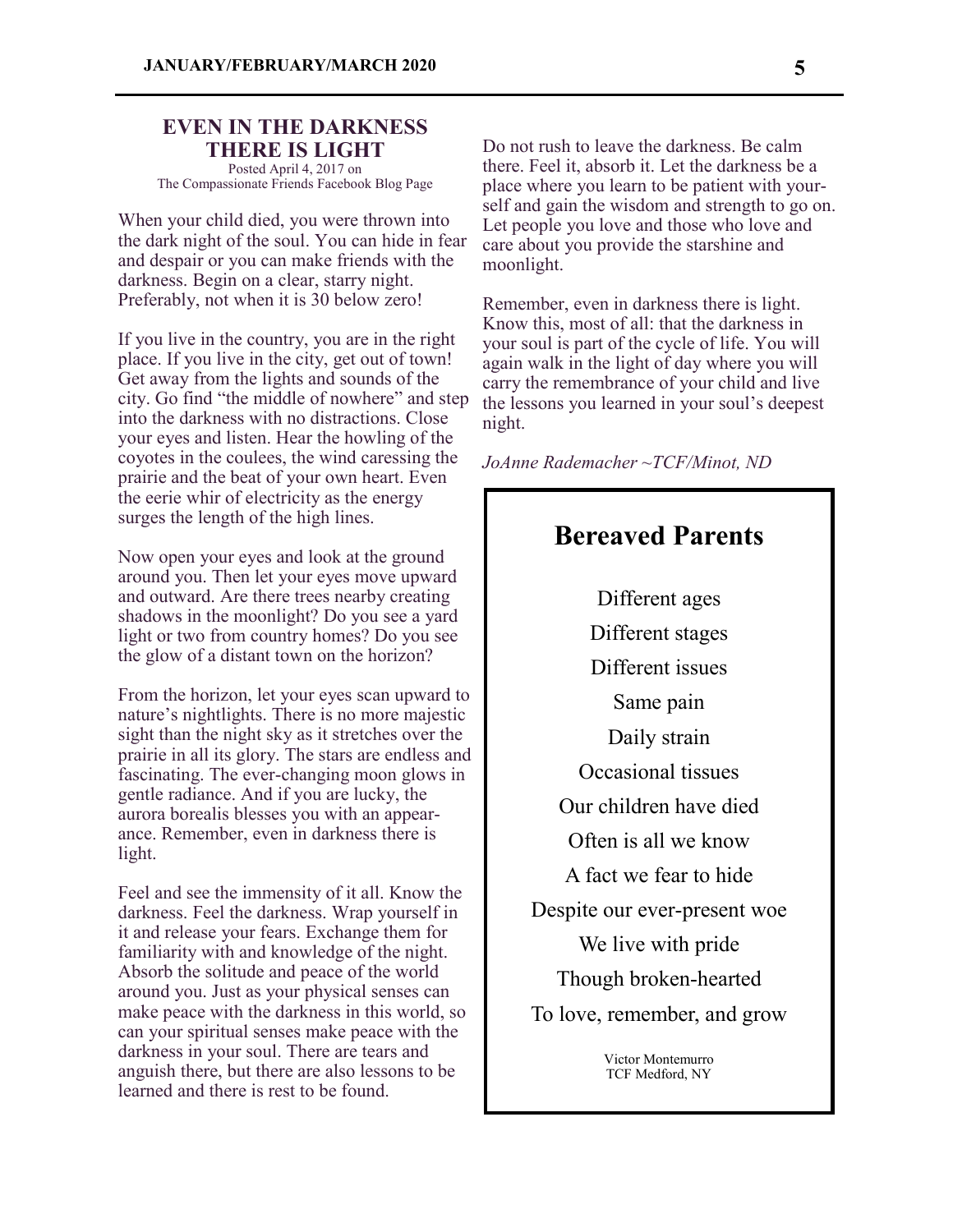# **GRIEF: THE PRICE WE PAY FOR LOVE**

Grief is a NATURAL and NORMAL reaction to loss…loss of any kind. It is a physical, emotional, spiritual and psychological response. The death of a loved one is perhaps the most devastating loss one may experience. Yet, grief occurs following any change in our lives. Even positive changes can bring a momentary grief response.

Grief is a complex process, guided by our past experiences, our religious beliefs, our sociaeconomic situation, our physical health and the cause of loss. Loss, anger, fear, frustration, loneliness and guilt are all part of grief. It is important to understand that grief is NOT a sign of weakness nor a lack of faith. GRIEF IS THE PRICE WE PAY FOR LOVE.

Grieving may cause physical and behavioral changes such as sleep irregularities, changes in appetite, gastrointestinal disturbances, "heart ache", restlessness, spontaneous crying, irritability, sighing or muscle tension.

Anger and guilt are common emotions. You may feel angry with God, your spouse, your children or with others, either involved or totally separate from the death. You may be angry with yourself. Guilt feelings often accompany or follow anger. You may want to withdraw and be left alone.

Depression, feelings of emptiness or hollowness may temporarily overcome you. You may experience headaches, tightness in the throat or chest, muscle aches, or a burning sensation in your stomach. Grief hurts! You may, for a while, become preoccupied with images of your loved one. You may "see" or sense your loved one's presence. You may begin to wonder if you are going crazy.

You can help yourself through grief.

- 1. Acknowledge the loss.
- 2. Accept the pain of grief. Try to live through it, not avoid it.

3. Share your thoughts and feelings. Find enough compassionate listeners. You can talk more than one person can listen!

4. Understand that each person has an individual timetable for grief. Each person grieves separately and differently. We each move through grief at our own pace.

5. Find your sense of humor. Try to hang onto it!

6. Get some physical exercise. If nothing else, jog your memory.

7. Learn to hug again.

8. Accept yourself. Begin to understand you are someone new. Acknowledge that change.

9. Begin to become the person you already are………..

10. Remember, though death comes, LOVE NEVER GOES AWAY!!!!!

*- By Darcie Sims*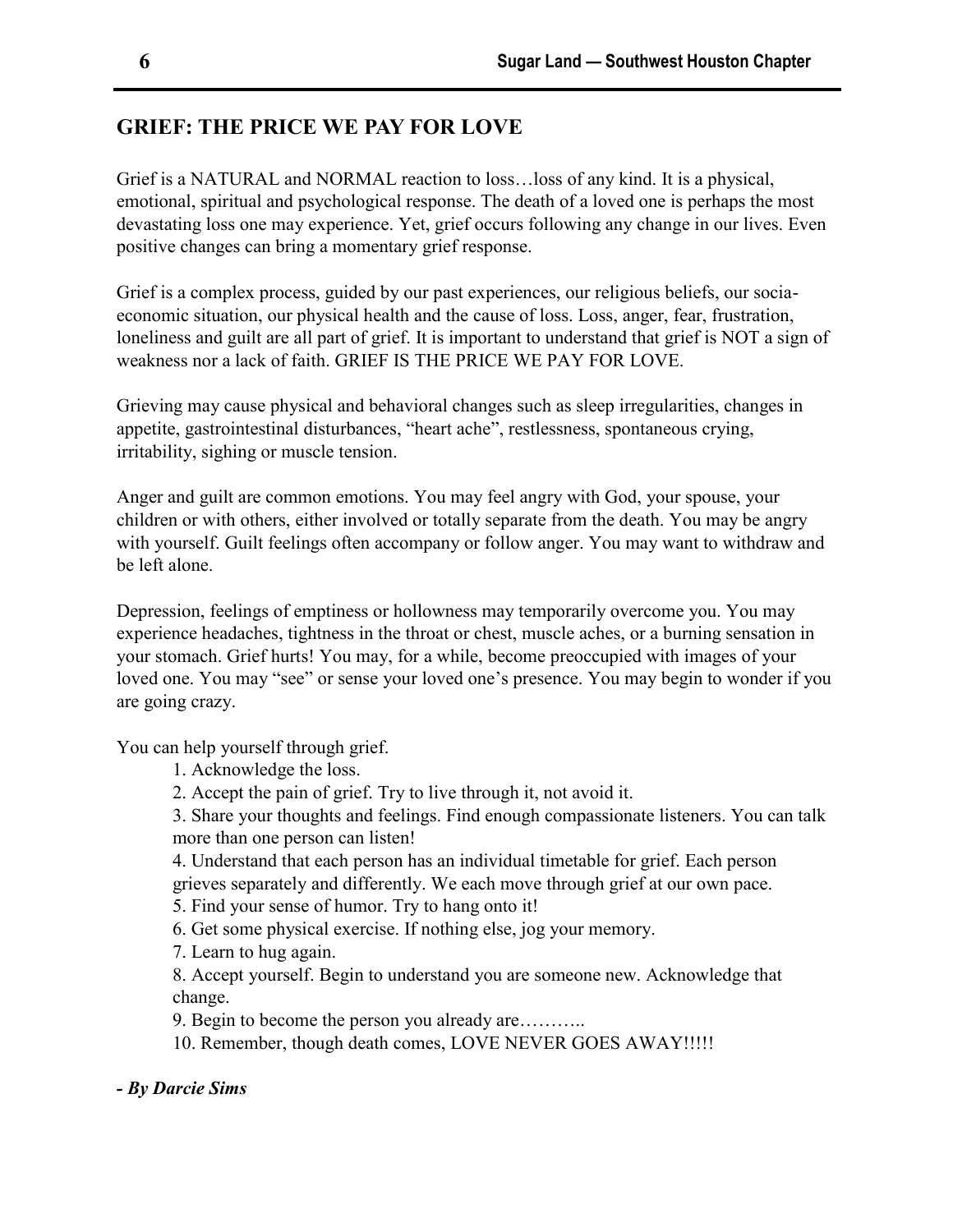### **THOUGHTS ON MARY TODD LINCOLN**

Abraham Lincoln has always been my most admired and respected figure in the history of our country. After standing in front of his statue at the Lincoln Memorial, no one could ever forget the terrible, marked sadness in his face, his forlorn and melancholy attitude.

I have been picking up, from other chapter newsletters, the many pieces of prose and poetry attributed to Lincoln which speak so poignantly of grief, and I have researched the Lincoln life. It is for his wife, Mary, for whom I cringe now when I read how life dealt with her. Washington gossip circles referred to her "mental state," and that she was "deranged" and "eccentric."

The Lincolns had four sons. Edward, their second son, died in February 1850 when nearly four. Their third son, Willie, was born in December of that year and died in February 1862 at the age of 11. Then, the tragedy of tragedies. In April 1865, President Lincoln was assassinated in front of his wife's eyes. Her grief must have been worse than inconsolable.

How could life deal such a terrible fate to one woman? How could any one of us deal with such multiple tragedies? We know how easy it is to feel as if we are "going crazy," and how common that feeling is. To share that feeling in Compassionate Friends is more than wonderful...to be assured that it is common, to learn and understand from other bereaved parents why we feel that way, and that it will pass, helps immeasurably.

But tragedy stalked Mary Lincoln's footsteps, for not quite six years later Tad was killed at age 18 in January 1871. History books do not say, but I pray that Mrs. Lincoln had one compassionate friend who understood her grief over the death of her three sons and her husband. One friend wrote of her: "Poor Mrs. Lincoln. She's been a deranged person". Yes, of that I am sure. And I thank God for The Compassionate Friends!

*~ Mary LaTour, TCF Dallas 1 Chapter* 

**A REMNANT**

*Posted on February 6th, 2020 on the TCF FB page*

I am a wretched seamstress, although there have been numerous attempts on my part over the years to remedy that. At this point, I am fairly content with my ability to sew on a button. I can also, with help, produce a pretty snazzy pillowcase.

During those previous attempts to acquire some skill, I did have to occasionally venture into a fabric store. In most fabric stores, there is a "remnant table." Leftover pieces from bolts of fabric. Often not in sufficient quantity to make much of anything. Always sold at a discount. Sometimes a very steep discount.

These scraps may be from fabric that never was anything more than cheap. It may be a design or color that has gone out of fashion. In some cases, it may be a small fragment of something that was once a fine, valuable fabric. But what does one do with such a leftover?

I sometimes think of myself now as a remnant, a trace of the person I used to be before my son died. Whether the fabric that was my former self was cheap cotton, gaudy polyester, sturdy woven wool, or a finely made silk is up for debate. But here I am a remnant, wondering what to make of what is left. Or, indeed, sometimes wondering if it is even worth the effort.

I guess one option is to sort of throw myself in the proverbial trash heap. But I try…most of the time? some of the time?…to find ways to be useful and productive and engaged. I try to stay off the trash heap. I try to make something out of what is left.

#### BY [PEGGI JOHNSON](https://www.compassionatefriends.org/blog/author/peggi/)

After adopting two children, Peggi resigned from her corporate career in telecommunications and devoted herself to full time motherhood. When her son, Jordan, died by suicide at the age of 19, Peggi, her husband Jeff, and her daughter Claire were devastated and dumbfounded. They joined the Arlington, VA Chapter of TCF and Peggi edited the newsletter for six chapters in the Washington, DC area for two years. After her husband's retirement, they relocated to Charlottesville, VA where they joined the Piedmont, VA TCF Chapter. Peggi previously served as chapter co-leader and edited the chapter newsletter. She is a volunteer for hospice and writes articles for TCF.

"Grandparents are in a unique situation. We're faced with this double-whammy of not only mourning the loss of our grandchild but also trying to be there as support for my daughter and son-in-law."

~ Briellyn's Grandpa, David Dieterle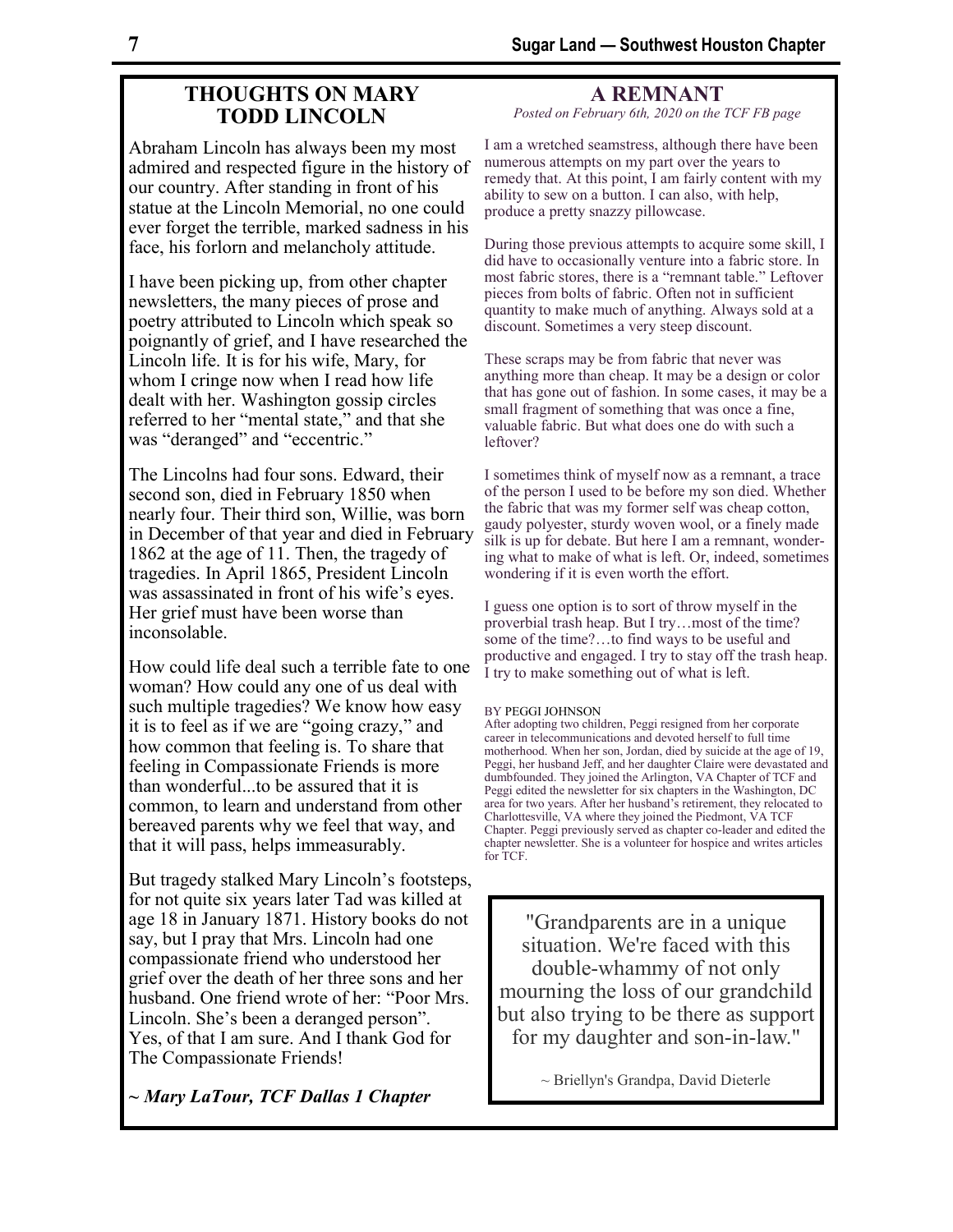### **Life After Loss Life**

By Jo Pearce

After loss, I've read many a counseling book They quote it similar to divorce or wrong route in life took I have to disagree that grief for a lost life Is much different to bad choices or breaking up with your wife

You can choose a better route or meet another mate But when life is gone, you're out of time, it's too late I've experienced loss following illness, when it's expected Watching a loved one die, doesn't leave you unaffected

I recently lost my father and as grief falls into place I can close my eyes and still see his smiling face Being with him and making the most of every day I knew it would help me when he finally slipped away

Holding his hand, stroking his hair, whispering I love you Fearing the end would come soon, it was all I could do But I had the chance to show my love before his death Wanted him to be at peace when he took his final breath

My daughter's death was a tragedy, too shocking to bear Her young life taken too soon, wasn't right, wasn't fair It was difficult to grasp that she would never come home I would never see her face, or hear her voice on the phone

No chance to hold her close to me, or my love to declare Couldn't even say goodbye, because I wasn't there This is torture, a life snatched without you knowing It's mentally exhausting and difficult to keep going

This loss is not overcome, it stays and torments your soul Your heart broken forever, your life never again whole The only time I will find peace from this ongoing wretchedness Is when I am finally reunited with her, after my own death

You cannot quote redundancy or broken marriage as a loss I've experienced both, tough times, but life comes at a cost You lose faith, you lose friends and your own will to live It saps your energy, empties your feelings, nothing left to give

> Reprinted from the Summer 2018 | Issue No 196 Compassion | www.tcf.org.uk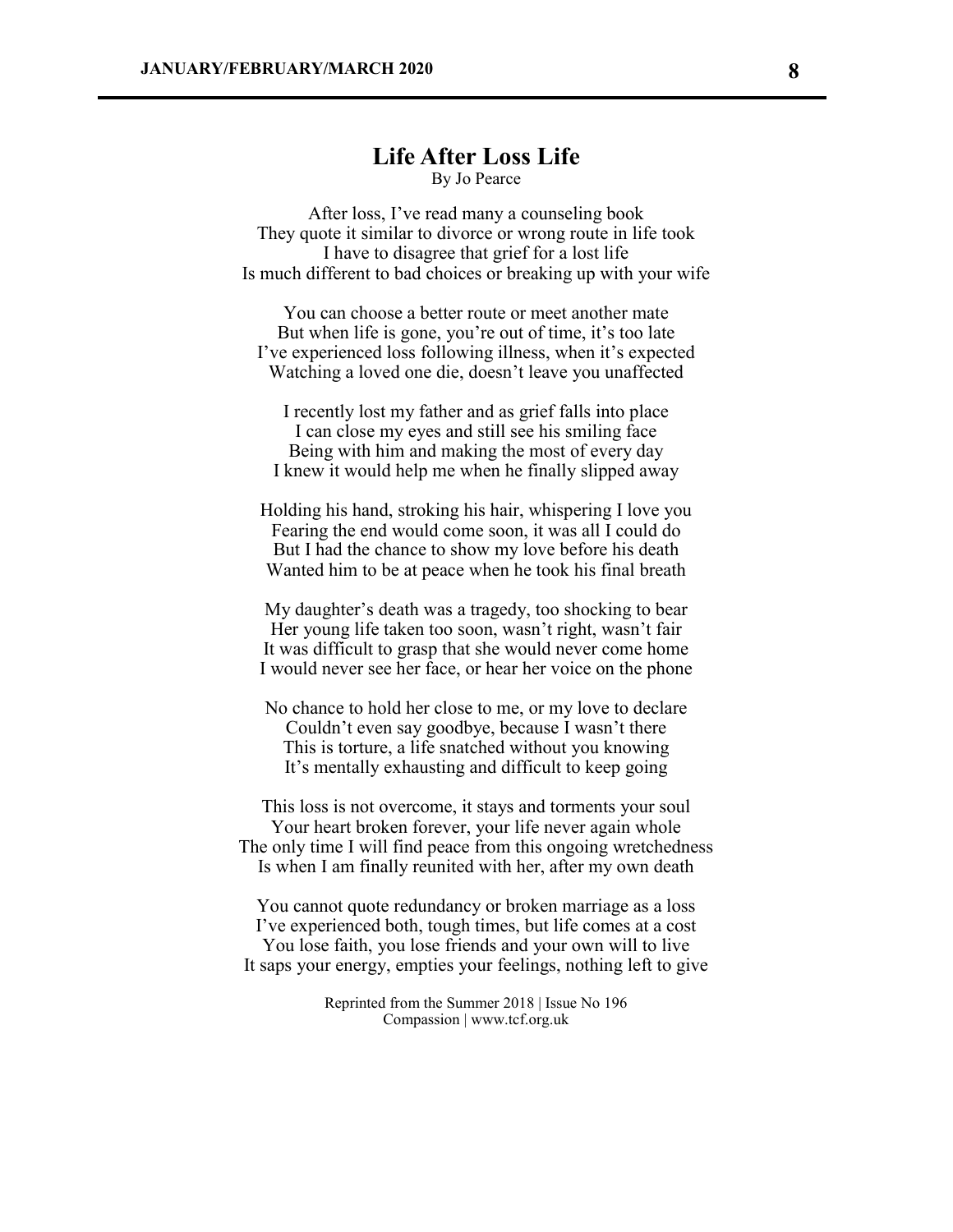#### "It is the capacity to feel consuming grief and pain and despair that also allows me to embrace love and joy and beauty with my whole heart. I must let it all in." —[Anna White](http://www.imdb.com/name/nm1675996/) "We never truly get over a loss, but we can move forward and evolve from it." [Elizabeth Berrien](http://www.wirelady.com/) "Unable are the loved to die. For love is immortality." —[Emily Dickinson](https://www.poets.org/poetsorg/poet/emily-dickinson) "I love you every day. And now I will miss you every day." — [Mitch Albom](http://www.mitchalbom.com/) "If you suppress grief too much, it can well redouble." —[Moliere](https://en.wikipedia.org/wiki/Moli%C3%A8re) "Tears are the silent language of grief." [—Voltaire](https://en.wikipedia.org/wiki/Voltaire) "There is a sacredness in tears. They are not the mark of weakness, but of power. They speak more eloquently than ten thousand tongues. They are the messengers of overwhelming grief, of deep contrition, and of unspeakable<br>love." —Washington Irving "Grief is in two parts. The first is loss. The second is the remaking of life." — [Anne Roiphe](https://en.wikipedia.org/wiki/Anne_Roiphe) "What cannot be said will be wept." — Sappho "No one ever told me that grief felt so like fear." — C.S.Lewis "This is what I like about photographs. They're proof that once, even if just for a heartbeat, everything was perfect." — Jodi Picoult "What we don't need in the midst of struggle is shame for being human." — Brene Brown "Being an almost mother isn't a thing. You have seven children, whether they made it here or not doesn't take away from the fact they existed. They were yours, and they were loved fully if only for those small moments. You are a mother, Grace. I am so, so sorry you were never able to hold your babies, but you are, and always will be, a mother." ― Brittainy C. Cherry**,** [Disgrace](https://www.goodreads.com/work/quotes/59478331)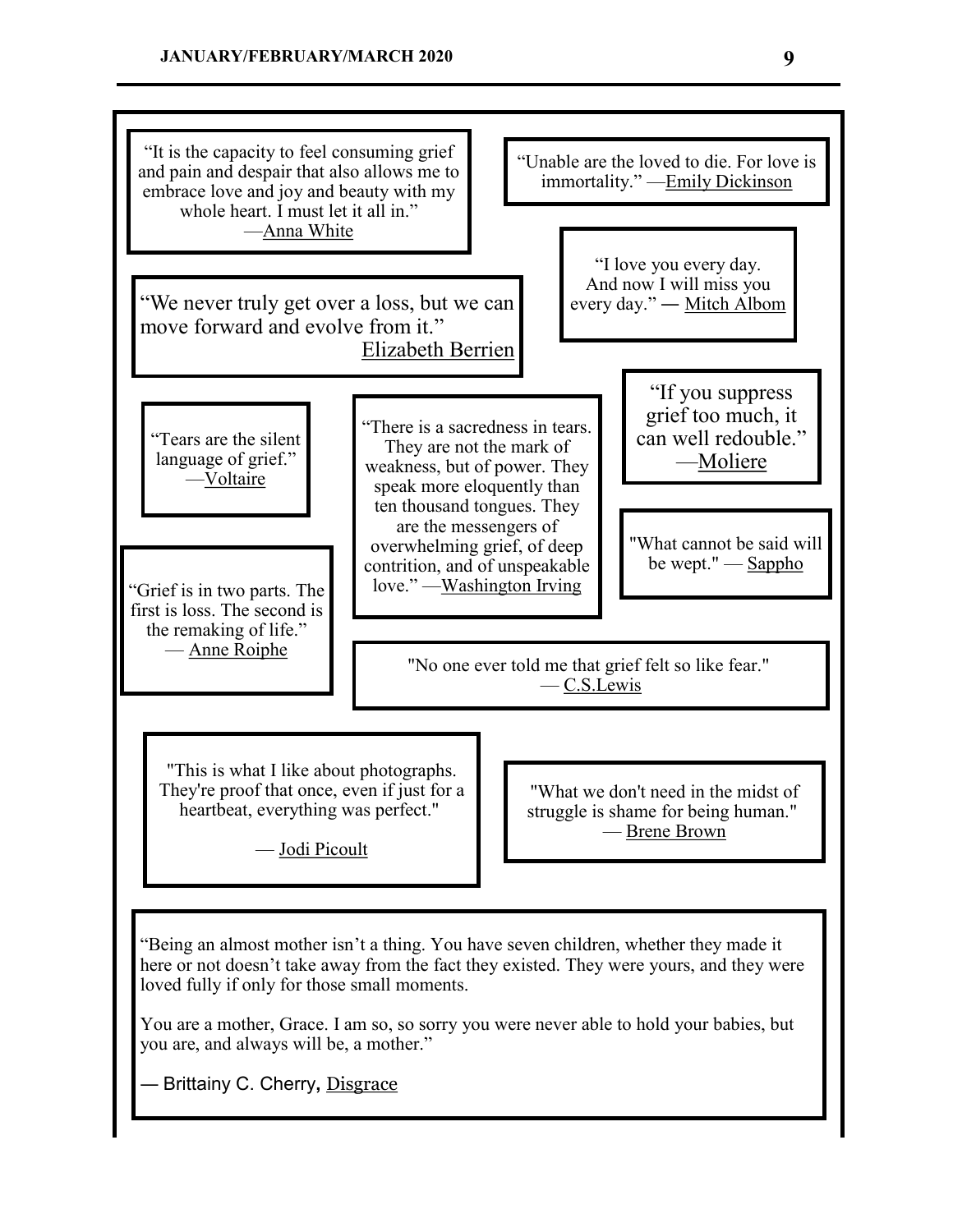

#### **Remembering Our Children's Birthday**

Birthdays hold treasured memories and are especially difficult for surviving parents and siblings; TCF offers a wonderful venue to honor and celebrate the precious life-story of your loved one. Taking a few minutes to share a picture, memento, award or even their favorite toy is a gentle reminder to all that love continues and grows with each passing year.

| <b>Birthday</b> | <b>Child's Name</b>                                                        |  | <b>Birthday</b>                                                                                                                                                     | <b>Child's Name</b> | <b>Parents/Family/Friend</b> |
|-----------------|----------------------------------------------------------------------------|--|---------------------------------------------------------------------------------------------------------------------------------------------------------------------|---------------------|------------------------------|
|                 |                                                                            |  |                                                                                                                                                                     |                     |                              |
|                 |                                                                            |  |                                                                                                                                                                     |                     |                              |
|                 | <b>Personal Information Deleted</b><br>From Internet version of Newsletter |  |                                                                                                                                                                     |                     |                              |
|                 |                                                                            |  |                                                                                                                                                                     |                     |                              |
|                 |                                                                            |  |                                                                                                                                                                     |                     |                              |
|                 |                                                                            |  |                                                                                                                                                                     |                     |                              |
|                 |                                                                            |  |                                                                                                                                                                     |                     |                              |
|                 |                                                                            |  |                                                                                                                                                                     |                     |                              |
|                 |                                                                            |  |                                                                                                                                                                     |                     |                              |
|                 |                                                                            |  |                                                                                                                                                                     |                     |                              |
|                 |                                                                            |  |                                                                                                                                                                     |                     |                              |
|                 |                                                                            |  |                                                                                                                                                                     |                     |                              |
|                 |                                                                            |  |                                                                                                                                                                     |                     |                              |
|                 |                                                                            |  | "The worst type of crying wasn't the kind<br>everyone could see--the wailing on street corners,<br>the tearing at clothes. No, the worst kind                       |                     |                              |
|                 |                                                                            |  | happened when your soul wept and no matter<br>what you did, there was no way to comfort it.                                                                         |                     |                              |
|                 |                                                                            |  |                                                                                                                                                                     |                     |                              |
|                 |                                                                            |  | A section withered and became a scar on the part<br>of your soul that survived. For people like me and<br>Echo, our souls contained more scar tissue than<br>life." |                     |                              |
|                 |                                                                            |  |                                                                                                                                                                     |                     |                              |
|                 |                                                                            |  | - Katie McGarry, Pushing the Limits                                                                                                                                 |                     |                              |

# *Someday There*

*Somewhere I dream to be Somewhere just over there Somewhere a place for me I've already paid my fare*

*Someday I'll take my flight Someday up to the light Someday I'll arrive and be Someday There, in Eternity*

> Donald Moyers TCF Galveston County, TX

Author unknown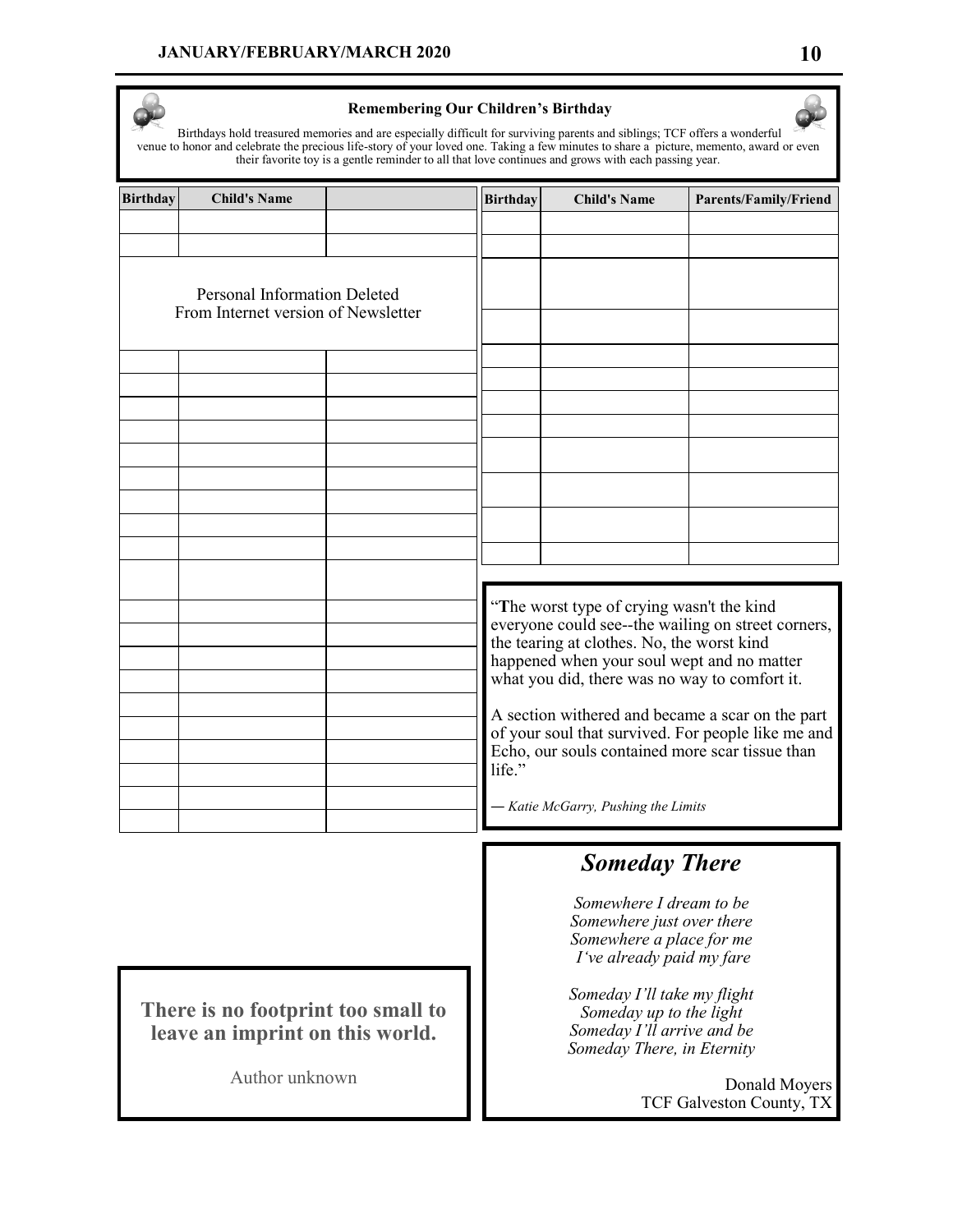| Our Children Remembered On Their Day of Passing |                                                                     |                                       |                   |                     |                           |
|-------------------------------------------------|---------------------------------------------------------------------|---------------------------------------|-------------------|---------------------|---------------------------|
| Day of<br>Passing                               | <b>Child's Name</b>                                                 | <b>Parents/Family/</b><br>Friend Name | Day of<br>Passing | <b>Child's Name</b> | Parents/Family/<br>Friend |
|                                                 |                                                                     |                                       |                   |                     |                           |
|                                                 |                                                                     |                                       |                   |                     |                           |
|                                                 |                                                                     |                                       |                   |                     |                           |
|                                                 | Personal Information Deleted<br>From Internet Version of Newsletter |                                       |                   |                     |                           |
|                                                 |                                                                     |                                       |                   |                     |                           |
|                                                 |                                                                     |                                       |                   |                     |                           |
|                                                 |                                                                     |                                       |                   |                     |                           |
|                                                 |                                                                     |                                       |                   |                     |                           |
|                                                 |                                                                     |                                       |                   |                     |                           |
|                                                 |                                                                     |                                       |                   |                     |                           |
|                                                 |                                                                     |                                       |                   |                     |                           |
|                                                 |                                                                     |                                       |                   |                     |                           |
|                                                 |                                                                     |                                       |                   |                     |                           |
|                                                 |                                                                     |                                       |                   |                     |                           |
|                                                 |                                                                     |                                       |                   |                     |                           |
|                                                 |                                                                     |                                       |                   |                     |                           |
|                                                 |                                                                     |                                       |                   |                     |                           |
|                                                 |                                                                     |                                       |                   |                     |                           |
|                                                 |                                                                     |                                       |                   |                     |                           |
|                                                 |                                                                     |                                       |                   |                     |                           |
|                                                 |                                                                     |                                       |                   |                     |                           |
|                                                 |                                                                     |                                       |                   |                     |                           |
|                                                 |                                                                     |                                       |                   |                     |                           |

"Tears are words that need to be written." — [Paulo Coelho](http://paulocoelhoblog.com/)